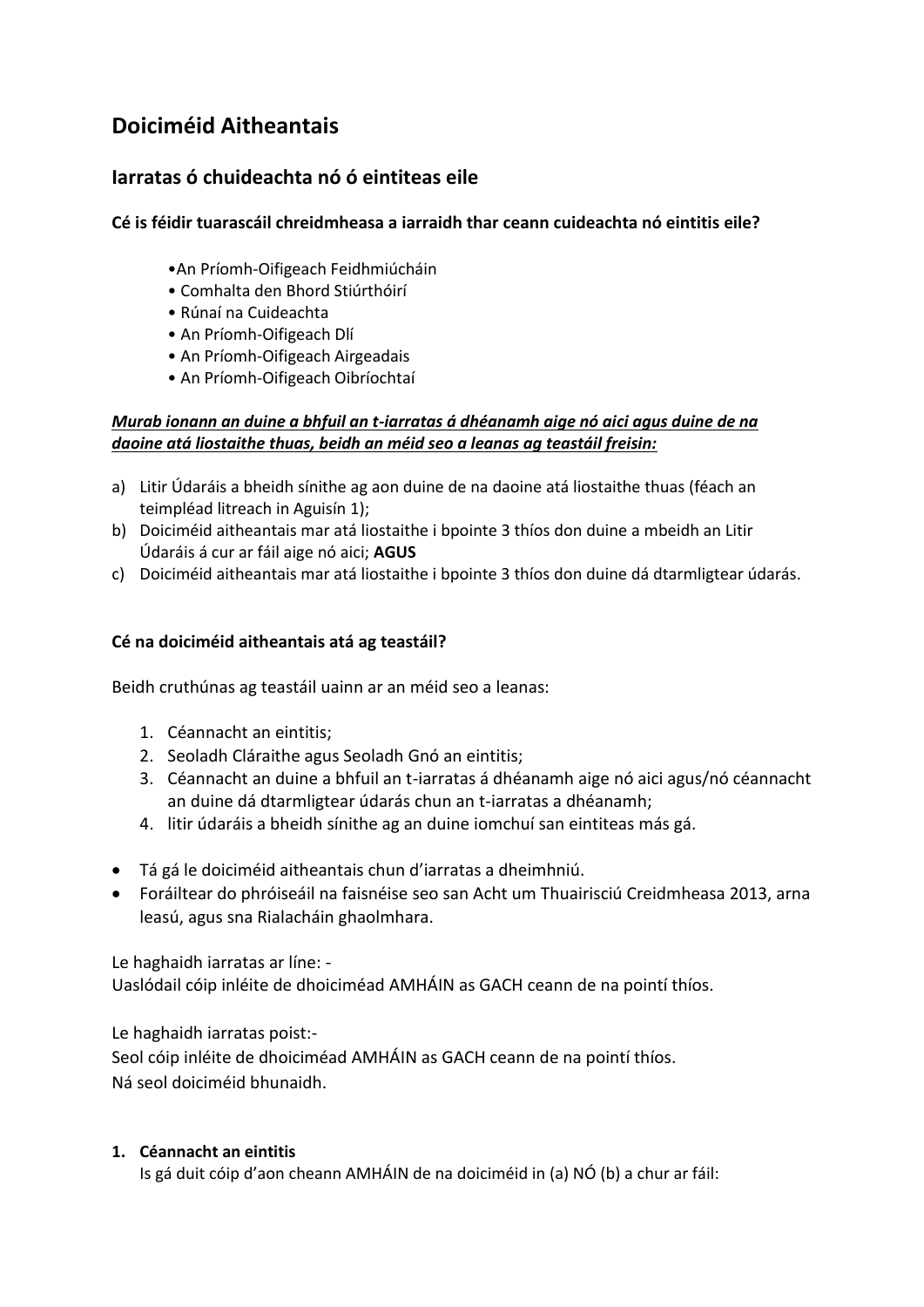a) Deimhniú Clárúcháin lena n-áirítear uimhir CRO ón Oifig um Chlárú Cuideachtaí. Mura bhfuil sé ar fáil, ansin Deimhniú Clárúcháin d'Ainm Gnó ón Oifig um Chlárú Cuideachtaí.

NÓ

b) Uimhir Thagartha Cánach - aon chomhfhreagras a bheidh eisithe ag na Coimisinéirí Ioncaim agus a mbeidh an uimhir iomlán chláraithe cánach ann.

Aon doiciméad coibhéiseach eile, ar nós cruthúnais ar Aitheantóir Eintitis Dhlítheanaigh, má bhíonn sé ar fáil.

#### 2. **Seoladh an eintitis**

Is gá cóip d'aon cheann AMHÁIN de na doiciméid seo a leanas a chur ar fáil (níor cheart go mbeadh an doiciméad sin breis agus 6 mhí níos sine ná dáta d'iarratais)

- bille fóntais nó bille líne thalún;
- ráiteas ó Bhanc, ó Chumann Foirgníochta nó ó Chomhar Creidmheasa;
- aon chomhfhreagras a bheidh dírithe ar an eintiteas ón Roinn Gnóthaí Fostaíochta agus Coimirce Sóisialaí nó ó na Coimisinéirí Ioncaim;
- aon chomhfhreagras a bheidh dírithe ar an eintiteas ó aon chomhlacht reachtúil nó ó aon ghníomhaireacht Stáit eile;
- aon chomhfhreagras a bheidh dírithe ar an eintiteas ó chuideachta árachais maidir le polasaí árachais atá i bhfeidhm faoi láthair.

Murab ionann seoladh cláraithe an eintitis agus an seoladh gnó, is gá doiciméad AMHÁIN a thabhairt do gach seoladh.

# **3. Doiciméid aitheantais an duine a bhfuil an t-iarratas á dhéanamh aige nó aici AGUS, más iomchuí, an duine dá dtarmligtear údarás**

#### **a) Do chéannacht**

Is gá duit cóip d'aon cheann AMHÁIN de na doiciméid seo a leanas a chur ar fáil (níor cheart go mbeadh an doiciméad sin breis agus 6 mhí níos sine ná a dháta éagtha):

•leathanach aitheantais agus sínithe do phas; nó

•an taobh aitheantais de do cheadúnas tiomána AE.

Má tá cóip de cheadúnas tiomána páipéir á cur ar fáil agat, déan cinnte go gcuireann tú na 3 leathanach ar fáil.

#### **b) Do sheoladh**

Is gá duit cóip d'aon cheann AMHÁIN de na doiciméid seo a leanas a chur ar fáil (níor cheart go mbeadh an doiciméad sin breis agus 6 mhí níos sine ná dáta d'iarratais):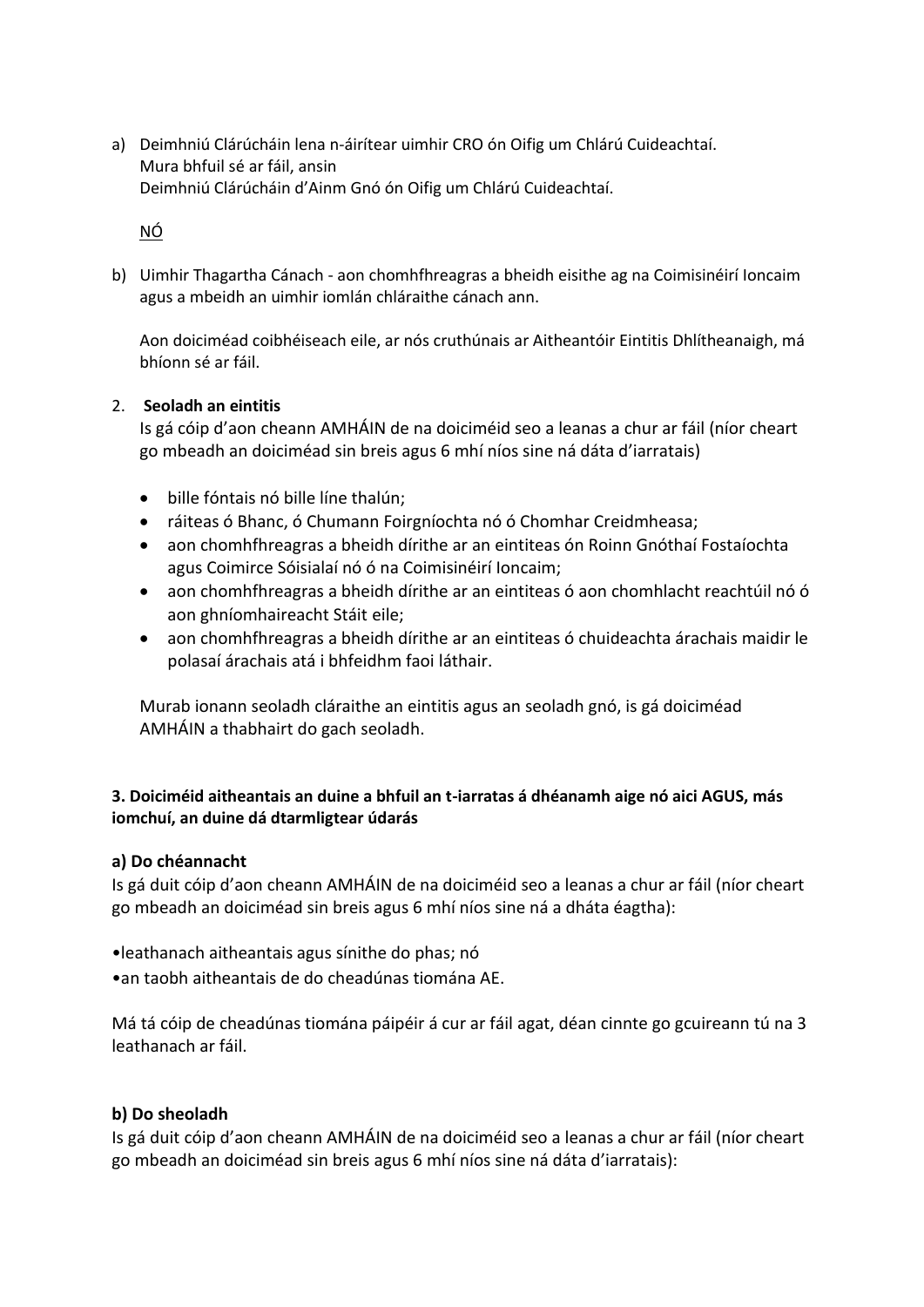•bille fóntais nó bille líne thalún teileafóin;

•ráiteas ó bhanc, ó chumann foirgníochta nó ó chomhar creidmheasa;

•litir a bheidh dírithe ort ón Roinn Gnóthaí Fostaíochta agus Coimirce Sóisialaí nó ó na Coimisinéirí Ioncaim;

•litir a bheidh dírithe ort ó aon chomhlacht reachtúil eile nó ó aon ghníomhaireacht Stáit eile; nó

•litir a bheidh dírithe ort ó chuideachta árachais maidir le polasaí árachais reatha.

# **Ní féidir linn glacadh le Cárta Seirbhísí Poiblí mar chruthúnas ar chéannacht.**

Tabhair faoi deara, le do thoil, go gcoinneoimid an fhaisnéis phearsanta a chuireann tú ar fáil mar chruthúnas ar chéannacht go ceann tréimhse cúig bliana. Déanfar í a scriosadh ina dhiaidh sin.